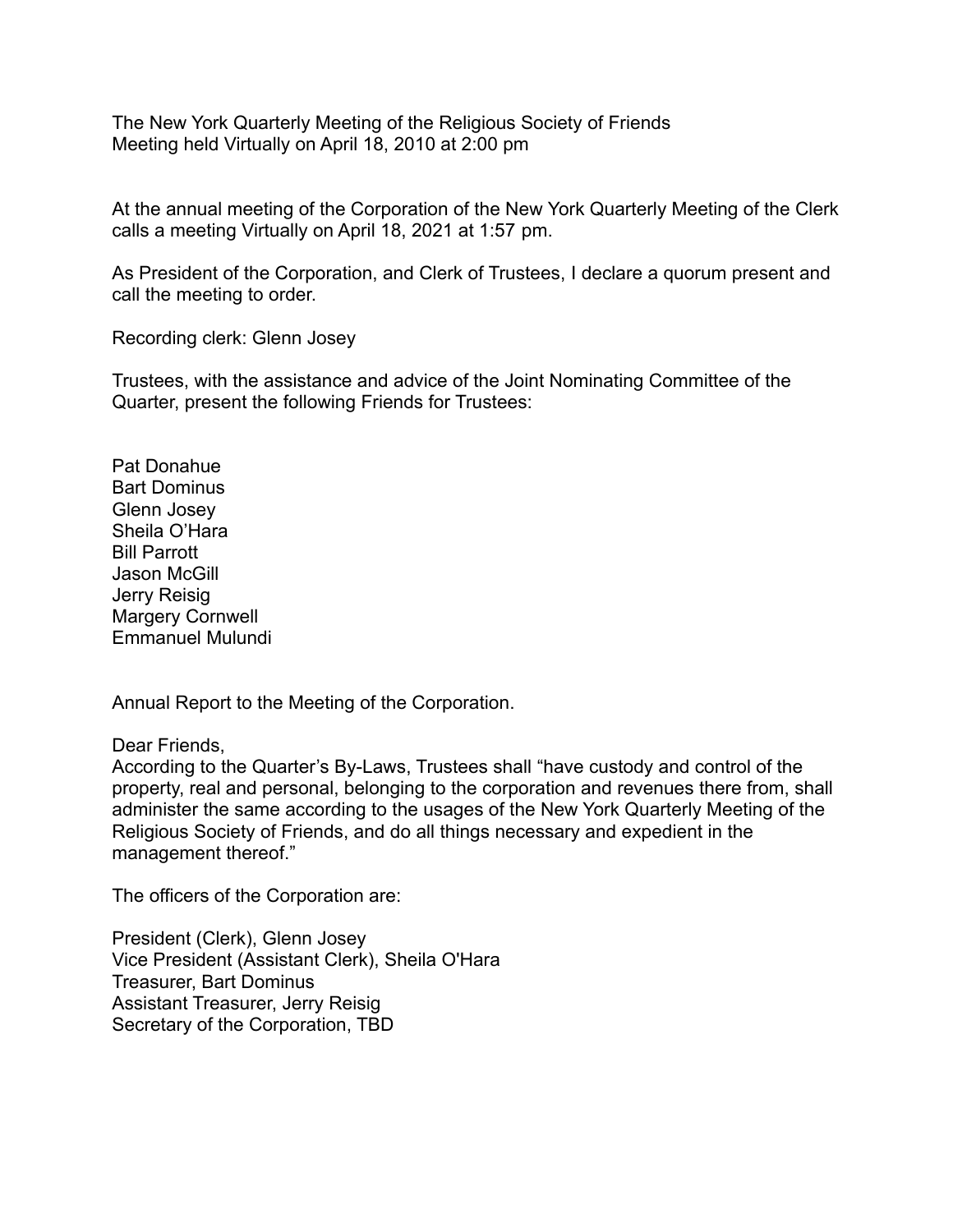We met every month including July and August in 2020-21and as needed. During the Covid Emergency we met virtually and more frequently starting in March 2020. We met in July 2020 to discern issues related to opening spaces during the Covid pandemic.

At each meeting, Ahmet Baydur, General Manager, provided a monthly report, including financial reports, for our review and consideration.

During the course of the year, other Friends joined us, both individually and as members of Quarterly and Monthly Meeting committees.

We conducted a portion of our work in three subcommittees, Finance, Personnel, and Facilities Coordinating Committee.

We sent a representative to the Friends Seminary Care Relationship Committee, as directed by the Essential Principles, Practices and Procedures.

Finance Sub Committee: Attached

Trustees reviewed the 2020 audit and the 2021 budget process. We worked with Audit and Budget Committee to upgrade reporting to provide clarity.

Personnel Sub Committee:

We welcomed Kim Castaneda's baby Sebastian in August.

Personnel Committee Report:

It's been a challenging year for staff because of Covid. Facilities staff as well as the General Manager have been working at both locations. Office staff continue to work remotely. We are monitoring the opening of our spaces and work environment in line with CDC protocols.

We are actively looking to fill the open position for a Facilities Director. We hope to finish this search in the coming weeks.

The Personnel Sub Committee encourages all Friends who have praise and concern about individual Quarterly Meeting staff to speak to the General Manager. The Personnel Sub Committee and Clerk welcomes feedback and suggestions from Friends throughout the year.

Please thank all members of the NYQM staff for their work supporting our community:

Ahmet Baydur, General Manager Ceion Lewis, Superintendent/Handyman Melissa Springs, Account Administrator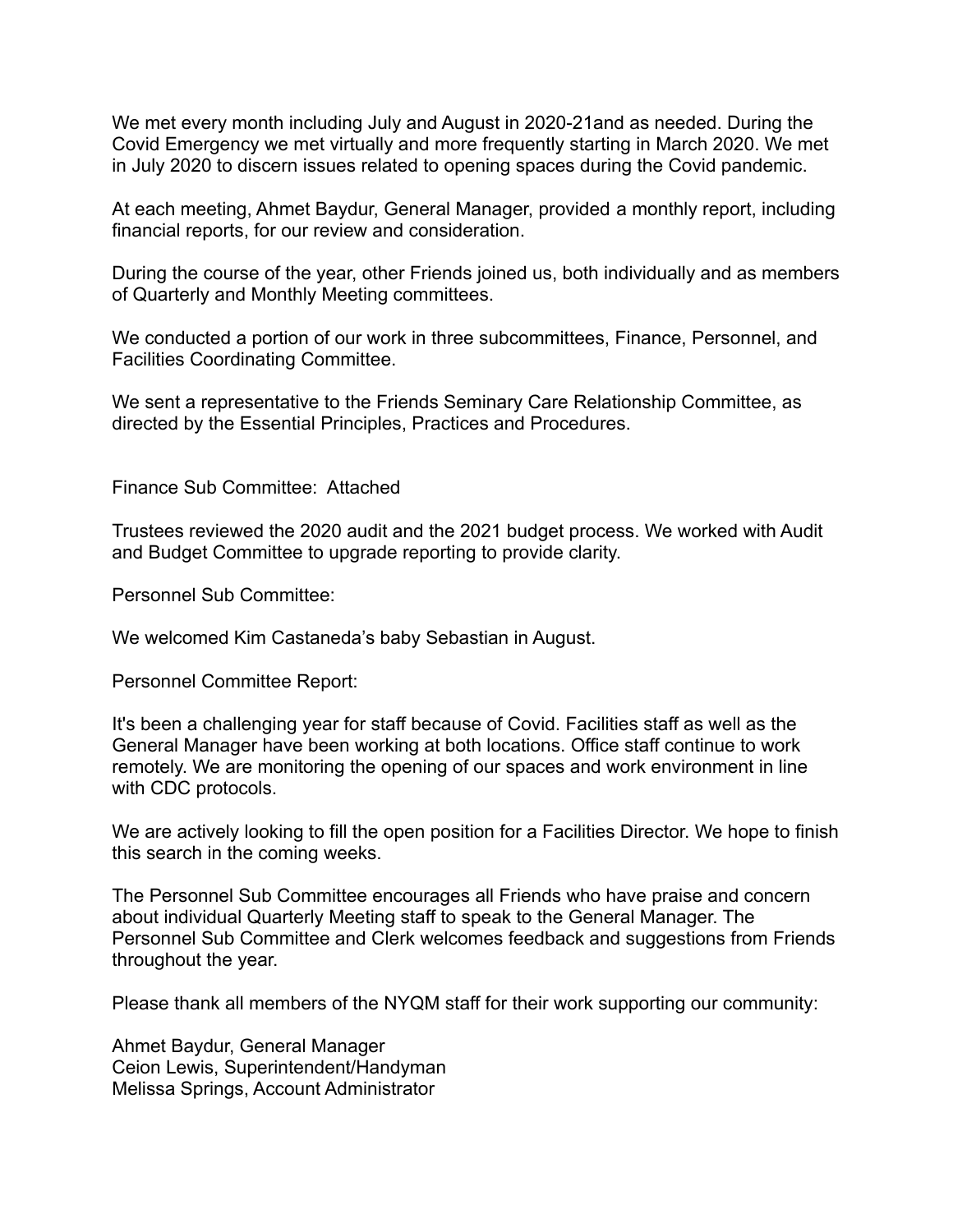Kim Castaneda, Program Coordinator

15 Street Staff: Miriam Perez, Tyrone Brown, Huot Sary

Brooklyn Meeting Staff: Jorge Myles, Dennis Perez.

Facilities Coordinating Committee:

The Facilities Coordinating Committee (FCC), a sub-committee of the Trustees reviews all plans and proposals from Monthly meeting property committees for capital improvements or maintenance. Through its broad membership it provides a Quarterly Meeting perspective on projects in our properties. FCC developed a systematic project planning schedule to assure proposed work is identified in time for inclusion in the NYQM budgeting process.

During the past year the FCC has recommended the approval of ARO as our general Architect.

FCC approved a contract with Page Ayres Cowley Architecture (PACA) to develop a preservation and sustainability plan for the 15 Street Meetinghouse.

FCC continues to work on a project to install custom safety exit gates at  $15<sup>th</sup>$  Street.

In Brooklyn, FCC approval of ARO to provide oversight of the Kitchen Renovation at the Meetinghouse,

The Committee reviewed and approved plans for the repair of the cornice of 112-116 Schermerhorn Street.

Clerks Report:

Spaces in the Central Building that were to be returned to NYQM and Friends Seminary as per our separation agreements. FS vacated the old Faculty Center and the Woodshop in the Central Building. NYQM returned Room 3 to Friends Seminary.

We continue to work with each Meeting on coordinating when and how to open our spaces safely for our communities during the Covid pandemic. We worked with our consultants at Urban Projects Collective to lay out a plan for each of our Meetinghouses.

We have added zoom capabilities to each of our Meetings.

Friends Seminary campus redevelopment project was completed in fall 2019. Final closing documents filings have been delayed because of Covid as well as the additional